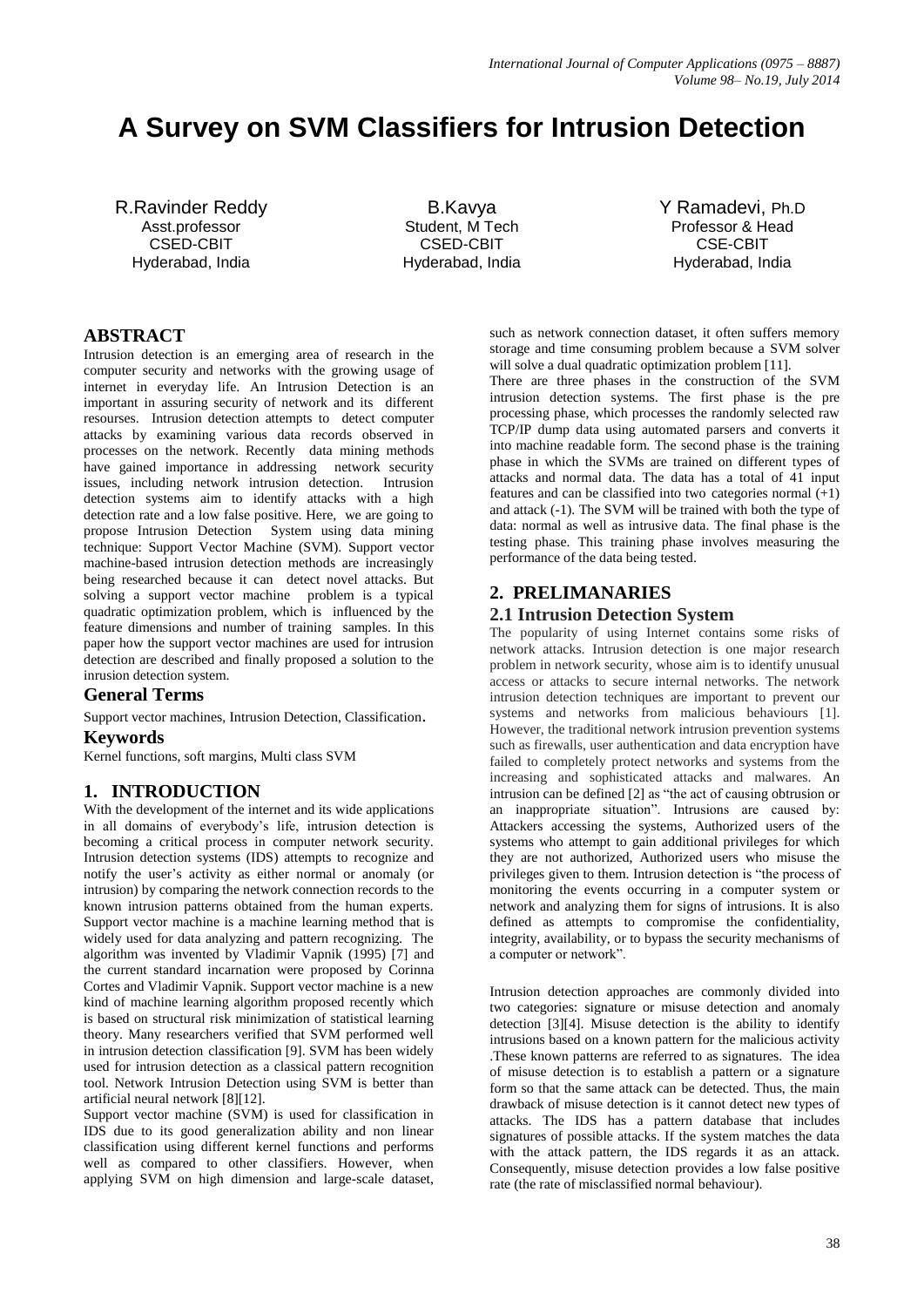Anomaly detection is the attempt to identify malicious traffic based on deviations from established normal network traffic patterns. Anomaly detection requires storage of normal usage behaviour and operates upon audit data generated by the operating system. With the anomaly detection approach, one represents patterns of normal behaviour, with the assumption that an intrusion can be identified based on some deviation from this normal behaviour. When such a deviation is observed, an intrusion alarm is produced. Anomaly detection is capable of catching new attacks, yet it suffers a higher false positive rate.

Intrusion detection is categorized into two, host based and network based approaches. Network intrusion detection system (NIDS) [6] detects intrusions by continuously monitoring network traffic by connecting to network hub or switch which is configured for port mirroring, or network tap. NIDS uses sensors to capture all network traffic and to monitor individual packets to identify whether it is normal or attack. Network based IDS is installed on network elements like routers to monitor the network traffic. In network-based (NIDS), the packets are collected from the network. An example of a NIDS is Snort.

 A host-based intrusion detection system (HIDS) [5] is an intrusion detection system that monitors and analyzes the internals of a computing system as well as the network packets on its network interfaces. Host based IDS is installed on each system for monitoring of malicious activities locally .Host-based intrusion detection system (HIDS) uses agent as a sensor on a host that identifies intrusions by analyzing system calls, application logs, file-system modifications (binaries, password files, etc.) and other host activities and state. OSSEC is an example for Host based intrusion detection system.

## **3. PROCESS FLOW**

A support vector machine classifier for intrusion detection can be constructed on the following steps:



**Fig 1: The flow of SVM**

First, data pre-processing is utilized to data arrangement. After that training data set is sent to the SVM Train to build the model file. Finally, the system uses the SVM Test to predict the accuracy and False alarm rate.

#### **3.1 Dataset Analysis**

Under the sponsorship of Defence Advanced Research Projects Agency (DARPA) and Air Force Research Laboratory (AFRL), MIT Lincoln laboratory has collected and distributed the datasets for the evaluation of researches in computer network intrusion detection systems. The

KDDCup99 dataset is subsets of the DARPA benchmark dataset. Each KDDCup'99 training connection record contains 41 features and is labelled as either normal or an attack, with exactly one specific attack type. The various attack types in the datasets are grouped into attack categories in order to combine similar attack types into a single category which could improve the detection rate. The dataset contains 24 attack types that could be classified into four major categories, namely, Denial of Service (Dos), Probing (Probe), Remote to Local (R2L) and User to Root (U2R).

#### **4. SUPPORT VECTOR MACHINE**

In this paper the different approaches for the SVM are discussed for intrusion detection. Based on the structural risk minimization principle, SVM is a new machine learning method presented by Vapnik (1995) [13]. Generalization ability of SVM is obviously superior to other traditional learning methods. This basic SVM deals with two-class problems, known as Binary classification problems in which the data are separated by a hyper plane defined by a number of support vectors. Support vectors are a subset of training data used to define the boundary between the two classes. Each instance in the training set contains one "target value" (class labels: Normal or Attack) and 41 features. The goal of SVM is to produce a model which predicts target value of data instance in the testing set which consists of only features. To achieve this goal, we have used Radial Basis Function (RBF) kernel functions [29, 31] available with SVM.

In situations where SVM cannot separate two classes, it solves this problem by mapping input data into high-dimensional feature spaces using a kernel function [14, 33]. In highdimensional space it is possible to create a hyper plane that allows linear separation (which corresponds to a curved surface in the lower- dimensional input space). Accordingly, the kernel function plays an important role in SVM. The kernel functions can be used at the time of training of the classifiers which selects support vectors along the surface of this function. SVM classify data by using these support vectors that outline the hyper plane in the feature space. In practice, various kernel functions can be used, such as linear, polynomial or Gaussian.

The SVM is already known as the best learning algorithm for binary classification [11][15][16]. However, it is not the reason that we have chosen SVM. The most significant reason we chose the SVM is because it can be used for either supervised or unsupervised learning. The SVM, originally a type of pattern classifier based on a statistical learning technique for classification and regression with a variety of kernel functions [7, 19], has been successfully applied to a number of pattern recognition applications [15]. Recently, it has also been applied to inform security for intrusion detection [17][8]. Another positive aspect of SVM is that it is useful for finding a global minimum of the actual risk using structural risk minimization, since it can generalize well with kernel tricks even in high-dimensional spaces under little training sample conditions. The SVM can select appropriate setup parameters because it does not depend on traditional empirical risk such as neural networks. In the case of supervised SVM learning, it has relatively fast processing and high detection performance when compared to existing artificial neural networks and the unsupervised SVM , as shown in[24][25]. However, one of the main disadvantages of the supervised method is that it requires labelled information for efficient learning. Moreover, it cannot deal with the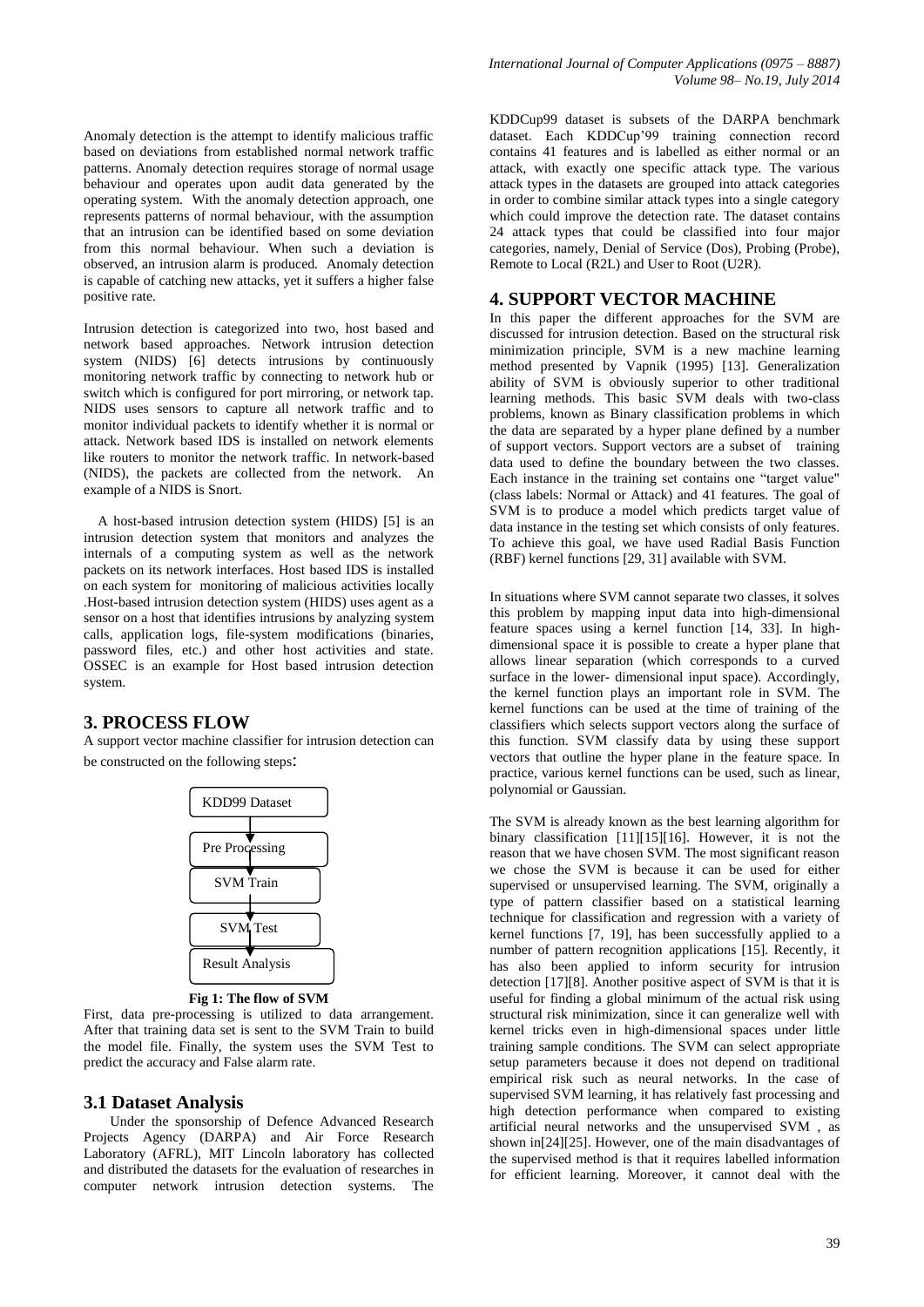relationship between consecutive variations of learning inputs without additional pre-processing. Therefore, Taeshik Shon and Jongsub Moon have proposed the real time intrusion detection system using Enhanced SVM, which combines soft margin SVM using supervised learning and one-class SVM approach using the unsupervised learning. The enhanced SVM approach inherits the advantages of both SVM approaches, namely high performance and unlabelled capability.

The SVM is generally used as a supervised learning method. Vapnik proposed the initial idea of SVM for the separable case (hard margin SVM) in which the positive and negative samples can be definitely separated by a unique optimal hyper plane with the largest margin. However, this algorithm will find no feasible solution when applied to the non-separable case. Cortes and Vapnik extended this idea to the nonseparable case (soft margin SVM or the so called standard SVM) by introducing positive slack variables  $\{\xi\}$  i=1,...,l .In order to decrease misclassified data, a supervised SVM approach with a slack variable is called soft margin SVM. Additionally, single class learning for classifying outliers can be used as an unsupervised SVM. After considering both SVM learning schemes, an Enhanced SVM approach is proposed.

#### **4.1 Soft Margin SVM: Supervised SVM**

We begin by discussing a soft margin SVM learning algorithm written by Cortes [7], which is sometimes called c-SVM. This SVM classifier has a slack variable and penalty function for solving non-separable problems. First, given a set of points  $x_i \in \mathbb{R}^d$ , i=1,....., and each point  $x_i$  belongs to either of two classes with the label  $y_i \in \{+1,-1\}$ . These two classes can be applied to anomaly attack detection with the positive class representing normal and negative class representing abnormal. Suppose there exists a hyper-plane  $w^T x_i + b = 0$  that separates the positive examples from the negative examples. That is, all the training examples satisfy:

 $w^T x_i + b \geq +1$  for all  $x_i \in P$ 

$$
w^T x_i + b \le -1 \quad \text{for all} \quad x_i \in N \tag{1}
$$

 $w<sup>T</sup>$  is an adjustable weight vector,  $x<sub>i</sub>$  is the input vector and b is the bias term.

Equivalently:

 $(w^T, x_i - b) \ge 1 \ \forall i, = 1 \dots N$  (2) In this case, we say the set is linearly separable.



**Fig 2: Separable hyper-plane between two datasets**

In Fig. 2, the distance between the hyper-plane and  $f(x)$  is  $\frac{1}{\|}$ .The margin of the separating hyper-plane is defined to be  $\frac{2}{\epsilon}$ . Hence, the learning problem is reformulated as  $\|w\|$ minimizing  $||w||^2 = w^T w$  is subject to the constraints of linear separation shown in Eq.(3). This is equivalent to maximizing the hyper-plane distance between the two classes, of which the maximum distance is called the support vector. The optimization is now a convex quadratic programming problem.

Minimize<sub>w,b</sub> 
$$
\phi(w) = \frac{1}{2} ||w||^2
$$
 (3)

Subject to  $y_i(w^T, x_i - b) \ge 1$   $\forall i = 1 ... N$  is convex in w and the constraints are linear in w and b, we can be sure that this problem has a global optimum solution. This has the advantage that parameters in quadratic programming (QP) affect only the training time, and not the quality of the solution. This problem is tractable, but anomalies in internet traffic show characteristics of non-linearity, and as a result they are more difficult to classify. In order to proceed to such non-separable and non-linear cases, it is useful to consider the dual problem as outlined below.

#### The Lagrange for this problem is

 $L(w, b, \lambda) = \frac{1}{2} ||w||^2 - \sum_{i=1}^p \lambda_i (y_i(w^T, b_i))$ Where  $\lambda = (\lambda_1, ..., \lambda_k)^T$  are the Lagrange multipliers, one for (4) each data point. The solution to this quadratic programming problem is given by maximizing L with respect to  $\lambda \geq 0$  and minimizing with  $\frac{1}{2} ||w||^2$  respect to w and b. Note that the Lagrange multipliers are only non-zero when  $y_i(w^T)$ .  $b$ ) = 1, and the vectors for this case are called support vectors, since they lie closest to the separating hyper-plane. However, in the non-sep-arable case, forcing zero training error leads to poor generalization. We introduce the soft margin SVM using a vector of slack variables  $\xi = (\xi_1, ..., \xi_l)^T$ that measure the amount of violation of the constraints (5), taking into account the fact that some data points may be misclassified.

The equation is now

Minimize<sub>w,b,\xi</sub> 
$$
\phi(w, b, \xi) = \frac{1}{2} ||w||^2 + C \sum_{i=1}^l \xi_i^k
$$
 (5)  
subject to  $y_i(w^T, \phi(x)_i + b) \ge 1 - \xi_i \ge 0$ ,

where C is a regularization parameter that controls the tradeoff between maximizing the margin and minimizing the training error. The effects of C are crucial. If C is too small, insufficient stress is placed on fitting the training data. If C is too large, the algorithm will overfit the dataset.

In practice, a typical SVM approach, such as the soft margin SVM, showed excellent performance more often than other machine learning methods[25,19].For intrusion detection applications, supervised machine learning approaches based on SVM methods proved superior to intrusion detection approaches using artificial neural networks[8,25]. Therefore, the high classification capability and processing performance of the soft margin SVM approach is useful for anomaly detection. However, it is not appropriate to use the softmargin SVM method for detecting novel attacks in Internet traffic since it requires pre acquired learning information for supervised learning procedure. Such pre-acquired learning information is divided into normal and attack traffic with labels separately.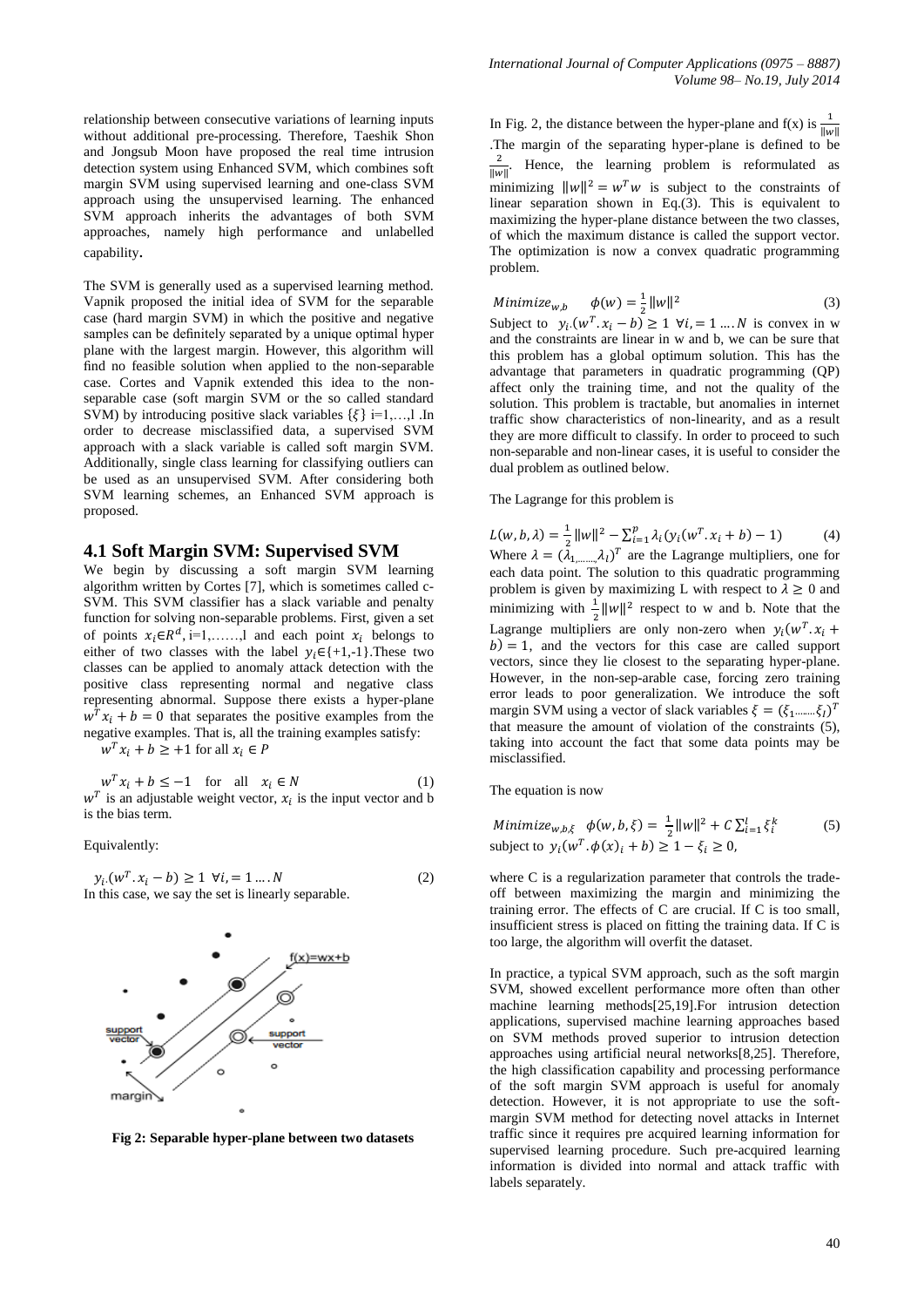## **4.2 One-class SVM: Unsupervised SVM**

SVM algorithms can also be adapted into an unsupervised learning algorithm called one-class SVM, which identifies outliers among positive examples and uses them as negative examples [17].In anomaly detection, if we consider anomalies as outliers, then the one-class SVM approach can be applied to classify anomalous packets as outliers. This SVM method does not require pre-existing knowledge for classification.

The main idea is that the algorithm maps the data into a feature space H using an appropriate kernel function, and then attempts to find the hyper-plane that separates the mapped vectors from the origin with maximum margin. Given a training dataset  $(x_1, y_1),..., (x_l, y_l) \in R^N \times \{+1,-1\}$ , let  $\emptyset$ :  $R^N$  $H$  be a kernel map that trans-forms the training examples into the feature space H. Then, to separate the dataset from the origin, we need to solve the following quadratic programming problem (6).

Minimize<sub>w,b,</sub> $\xi$   $\phi(w, b, \xi) = \frac{1}{2}$  $\frac{1}{2}||w||^2 + \frac{1}{v}$  $\frac{1}{vl}\sum_{i=1}^{l} \xi_i^k - \rho$  (6) Subject to  $y_i(w^T \cdot \varphi(x_i)) \ge \rho - \xi_i$ ,

Where v is a parameter that controls the trade-off between maximizing the distance from the origin and containing most of the data in the region related to the hyper-plane, and corresponding to the ratio of outliers in the training set. Then the decision function  $f(x) = sgn ((w \cdot \phi(x) + b) - \rho)$  will be positive for most examples xi contained in the training set.

In practice, even though the one-class SVM has the capability of outlier detection, the approach is more sensitive to a given dataset than other machine learning schemes [17,24].This means that it is very important to decide on an appropriate hyper-plane for classifying outliers.

# **4.3 Enhanced SVM: supervised and unsupervised SVM**

In the problem domain, most of the Internet traffic exhibits normal features, and the amount of anomalous traffic is relatively small. To put it simple, we can see that the number of outliers we hope to detect is relatively small in comparison with normal traffic. Therefore, from this point of view, the one-class SVM need not always make the single classifier to maximize the distance between the origin and outliers. An enhanced SVM method with the capability of one-class SVM through modifying soft margin SVM. The enhanced SVM approach can be run on the soft margin SVM, and enhanced SVM approach will not only have higher detection rate and faster processing performance than the soft-margin SVM but also possess the unsupervised learning feature of one-class SVM.

In one-class SVM learning (6), the important parameters for deciding the hyper-plane are  $||w||$ ,  $\rho$ ,  $\frac{1}{x}$  $\frac{1}{vl}\sum_{i=1}^{l} \xi_i^k$ . Each parameter has the following meaning:  $\|w\|$  has to be decerased,  $\rho$  has to be increased in order to obtain maximum margin between the origin and hyper-plane. In the case of 1  $\frac{1}{v_l} \sum_{i=1}^{l} \xi_i^k$ , this parameter is related to the violation of outliers and has to be decreased. Moreover, in soft margin SVM learning (5), the bias term is generally related to the distance between the origin and hyper-plane. As the bias term is decreases, the hyper-plane approaches the origin similar to the behaviour of the one-class SVM classifier. The bias term b of (5) is deleted, and then we derived Eq(7) as follows:

Minimize<sub>w,b,\xi</sub> 
$$
\phi(w, b, \xi) = \frac{1}{2} ||w||^2 + C \sum_{i=1}^{l} \xi_i^k
$$
 (7)  
Subject to  $y_i(w^T, \phi(x_i)) \ge 1 - \xi_i, \xi_i \ge 0 \forall i, j = 1, ... l$ 

Therefore, by considering these parameters of one-class SVM and soft margin SVM, we derive an Enhanced SVM that provides the unlabeled classification capability of one-class SVM as well as the high detection performance of supervised soft margin SVM. If we compare (7) with (6),

Soft margin SVM without a bias  $\simeq$  one-class SVM

$$
\frac{1}{2}||w||^2 + C\sum_{i=1}^l \xi_i^k \cong \frac{1}{2}||w||^2 + \frac{1}{vl}\sum_{i=1}^l \xi_i^k - \rho
$$
 (8)

Subject to  $y_i(w^T, \varphi(x_i)) \geq 1 - \xi_i \cong y_i(w^T)$ .  $\xi_i, 0 < V < 1, 1 < l, 0 \leq \rho$  (9)

In the minimization condition (8),  $C \sum_{i=1}^{l} \xi_i^k$  of soft margin SVM is the trade-off value to adjust the training error to obtain maximum margin between the origin and the hyperplane.  $\frac{1}{vl} \sum_{i=1}^{l} \xi_i^k$  of one-class SVM is also related to the extent of violation of outliers. Thus, we can approximate each term as a similar value by controlling C of soft margin SVM. In the subject condition (9), the  $\rho$  of the one-class SVM is a parameter for maximizing the margin between the origin and the hyper-plane. However, we do not need to consider maximizing the  $\rho$  value, because anomalous data of the domain can be classified by the hyper-plane near the origin. In the end, we can regard the value of  $\rho$  as a very small number like '1'. We finally derive an Enhanced SVM, by combining all these parameter approximations in Eq. (10).

Minimize<sup>1</sup>/<sub>2</sub> 
$$
||w||^2 + C \sum_{i=1}^l \xi_i^k - \rho
$$
,  $C \cong \frac{1}{\gamma_L}$ , (10)  
subject to  $y_i(w^T, \varphi(x_i)) \ge \rho - \xi_i$ ,  $0 \le \rho \cong 1$ ,

The minimization condition and subject condition of (10) have to satisfy the approximated conditions of  $C \cong \frac{1}{x}$ V and  $\rho \cong 1$ , respectively. Therefore, in the proposed SVM approach (10), we can expect the unlabeled learning feature of one-class SVM, the relatively low false alarm and high detection rate of soft margin SVM.

Optimization classification function is:

$$
f(x) = sgn{w \cdot x + b} = sgn{\sum_{i=1}^{l} \lambda_i y_i x_i \cdot x + b}
$$
 (11)

Nonlinear problems can be converted into linear problems in higher dimensions space through nonlinear transformation and optimal hyper plane can be got in higher dimensions space. However, this transformation may be a little complicated, and it is usually not easy to attain. According to some theory in functional analysis, as long as one kernel function  $k(x_i, x_j)$ meets the conditions of Mercer, it will correspond to inner product in a certain transformation space. Therefore, after nonlinear transformation, the linear classification can be realized, and operation and the complexity of algorithm do not increase.

#### **4.4 Kernel Functions**

In Support vector machines kernel functions are crucial in deciding the performance of the classifier [32, 33]. There are several kernel functions are available, from those the popular are consider here.

Consider the kernel function  $K(x_i, x_i) = (\phi(x_i), \phi(x_i))$ , and then classification function is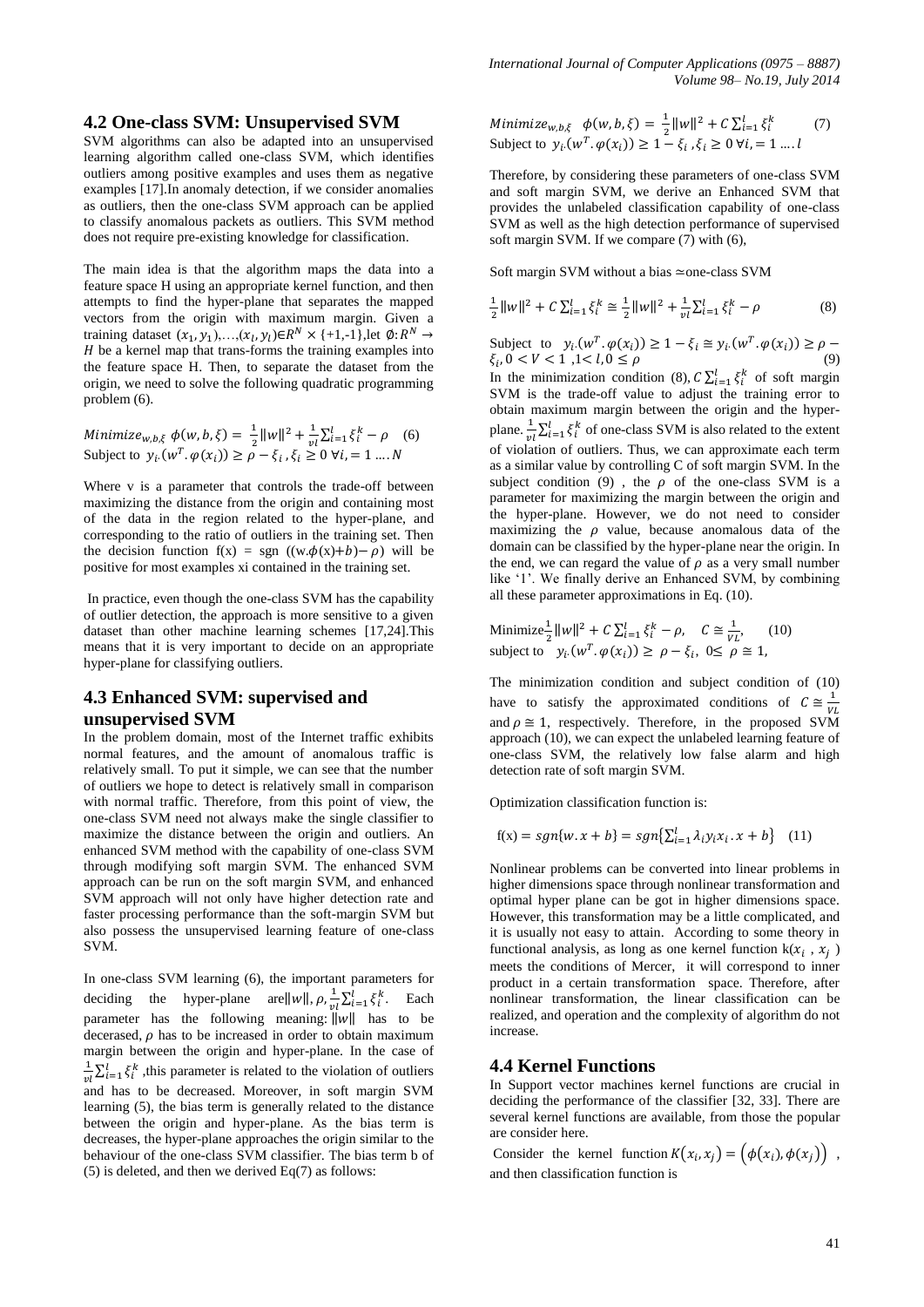$$
f(x) = sgn\left\{\sum_{i=1}^{l} \lambda_i y_i K(x_i, x) + b\right\}
$$
\n(12)

The following kernel is radial basic function (RBF), which will be used in the simulation experiment.

RBF: 
$$
K(x, x_i) = \exp(-\gamma |x - x_i|^2), \gamma > 0
$$

Here,  $\gamma$  is kernel parameter.

**Table1. Some Commonly Used Kernel Functions**

| Gaussian Radial Basis           | $K(x,y)=e^{-\frac{(x-y)^2}{2\sigma^2}}$                                       |
|---------------------------------|-------------------------------------------------------------------------------|
| Function(RBF)                   |                                                                               |
| <b>Exponential Radial Basis</b> | $K(x,y)=e^{(-(x-y)/2\sigma^2)}$                                               |
| Function                        |                                                                               |
| Hyperbolic Tangent              | $K(x,y) = \tanh(b(x,y)+c)$                                                    |
| (sigmoid)                       |                                                                               |
| Polynomial                      | $K(x,y) = (1 + x^T, x)^p$                                                     |
| <b>Fourier Series</b>           |                                                                               |
|                                 | $=\frac{\sin(\delta+\frac{1}{2})(x-y)}{\sin(\frac{1}{2}(x-y))}$<br>$K(x,y) =$ |
| Two-layer perception            | Tanh $(s_0x^T, x_i + s_1)$                                                    |

### **4.5 Multiclass SVMs**

Support Vector Machines are binary classifiers in their basic form. Their theoretical advantages and their practical success motivated researchers to investigate extensions to multiclass problems. Tarun Ambwani reports the multi-class SVM [20, 21, 22, 31] to intrusion Detection. With the term multiclass, we refer to problems in which any instance is assigned exactly one class label. Such problems are called mutually exclusive multiclass problems. They can be divided into two categories, those that consider the whole dataset with all the classes at once and solve the multiclass problem directly and those that decompose the problem into constructing several binary classifiers and combining their output. Examples of direct approaches are those presented by and Crammer and Singer (2000), such methods however present numerical difficulties due to the large number of variables that need to be optimized and are rather difficult to implement. For these reasons, so far, the approaches that decompose the problem into binary classification have been more popular and widely used. The standard method is the one-against-all method. For each class a binary SVM classifier is constructed, discriminating the data points of that class against the rest. Each classifier yields a decision value for the test data point and the classifier with the highest positive decision value assigns its label to the data point.

Multi-SVM classifiers are applied to intrusion detection because of multi-types existing in network. 'One-againstone', 'One-against-all' and 'Binary tree' are the popular methods in SVM multi-class classification [26,27]. 'Binary tree' SVM classification algorithm needs only  $k - 1$ two-class SVM classifiers for a case of k classes, while 'One-against-all' SVM classification algorithm needs k two-class SVM classifiers where each one is trained with all the samples and 'One-against-one' SVM classification algorithm needs k  $(k - 1)/2$  two class SVM classifiers where each one is trained on data from two classes. Obviously less two-class classifiers help to expedite the rate of training and recognition. Thus, 'Binary tree' SVM classification algorithm is adopted to construct detection model for intrusion detection.

## **4.6 Incremental SVM**

An Incremental SVM Support Vector Machines (SVMs) can be used to learn with large amounts of high dimensional data. Syed et al first proposed the incremental learning algorithm of SVM.However, computing a SVM is very costly in terms of time and memory consumption. It is a good idea to learn incrementally from previous SVM results. Compared to the number of training examples, in most cases the number of Support Vectors is very small. SVMs can compress the data of the previous batches to their Support Vectors in incremental learning. This incremental learning approach with SVMs has been investigated. Compare to non incrementally trained SVMs, incrementally trained SVMs behave well. The data is provided in several batches. For each new batch of data a SVM is trained on the new data and the Support Vectors from the previous learning step. After each training step, a preliminary result will be produced by the algorithm. So time and memory consumption are controlled. Incremental techniques have been found widespread used in SVM. Incremental SVM learning is particularly attractive in an online system [28], and for active learning. In an online system, the data is often collected continuously in time. Significant effort has been spent in the recent years on development of online SVM learning algorithms .The elegant solution to online SVM learning is the incremental SVM which provides a framework for exact online learning.

 Research on the incremental SVM learning algorithm in the intrusion detection system is of significance. Firstly, it is difficult for traditional security and defense strategies to meet the ever changing needs of the network security and shot of static protection technologies. Secondly current intrusion detection methods are mostly non-incremental learning algorithm. As the accumulation of the new incremental samples, the training time expenses will continue to increase.Thirldly incremental learning can rapidly learn from the new incremental samples to modify the existing model. Time consumption is relatively small. Finally compared with non-incremental learning algorithms, incremental learning algorithms are in a relatively small number of studies, especially the incremental SVM algorithm. In order to reduce the number of samples and shorten the training time, the algorithm introduces the sample selection process, and applies it to network intrusion detection.

It divided the training set into N subsets, after training on a subset; the algorithm only retained the support vectors and discarded the other samples, and then added them into next subset to form a new training subset and trained on the new training subset.

# **5. SUPPORT VECTOR MACHINE WITH ROUGH SET**

Rough set theory is used for the future reduction. The 41 features of kddcup99 dataset are reduced to 15 features by using the RST. So that we get the good accuracy and less false alarm rate. Using the reduct computed the new dataset and tested the dataset on the SVM and rough set based SVM. Here it shows the good result for intrusion detection.

**Table 2.Comparison of Accuracy and False alarm rate values for SVM and Rough set with SVM**.

|                                       | Accuracy | False alarm rate |
|---------------------------------------|----------|------------------|
| <b>SVM</b>                            | 97.734   | 2.318            |
| Rough set with $97.740$<br><b>SVM</b> |          | 2.311            |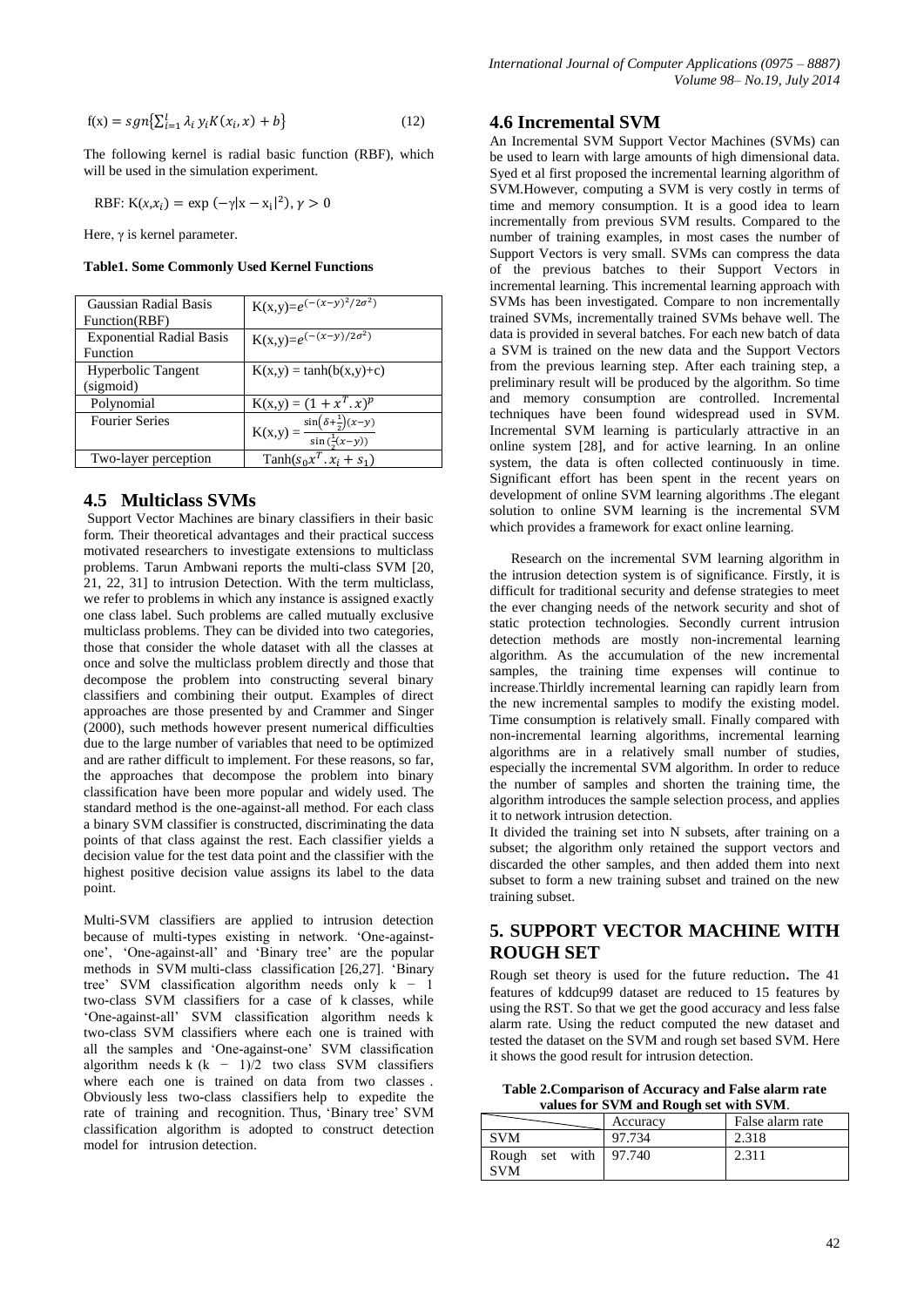# **6. CONCLUSION**

The major reasons for using SVMs in intrusion detection system is speed: as real-time performance is of primary importance to IDSs, any classifier that can potentially run "fast" is worth considering and the another reason is scalability, SVMs are relatively insensitive to the number of data points and the classification complexity does not depend on the dimensionality of the feature space, so they can potentially learn a larger set of patterns and thus be able to scale better than neural networks. Also SVM provides a standard mechanism to fit the surface of the hyper plane to the data by utilizing the kernel function. Finally, SVMs give highly accurate classification of the patterns. Feature selection or attribution reduction can help reduce the SVM classification time and saving memory space effectively.In future genetic algorithm and rough set theory combinely apply to SVM for enhancing the performance and accuracy of real time intrusion detection.

## **7. REFERENCES**

- [1] Intrusion Detection Wikipedia, the free encyclopedia. Available at http://en.wikipedia.org/wiki/Intrusion detection
- [2] Axelsson, S.: Research in intrusion detection systems: a survey. Technical Report TR 98-17 (revised in 1999). Chalmers University of Technology, Goteborg, Sweden(1999)
- [3] Lee W and Stolfo S., "Data Mining techniques for intrusion detection", In: Proc. of the 7th USENIX security symposium, San Antonio, TX, 1998
- [4] Dokas P, Ertoz L, Kumar V, Lazarevie A, Srivastava J, and Tan P., "Data Mining for intrusion detection", In: Proc. of NSF workshop on next generation data mining, 2002
- [5] de Boer P., Pels M. "Host-Based Intrusion Detection Systems".Availablehttp://staff.science.uva.nl/~delaat/snb -2004-2005/p19/report.pdf
- [6] Scarfone K., Mell P. "Guide to Intrusion Detection and Prevention Systems". Available at http://csrc.nist.gov/publications/nistpubs/80094/SP80094 .pdf, 2007.
- [7] C. Cortes and V. Vapnik, "Support-vector network," Machine Learning, vol. 20, pp. 273–297, 1995
- [8] S. Mukkamala, G.1. Janoski, A.H. Sung. Intrusion Detection Using Neural Networks and Support Vector Machines. In Proceedings of IEEE International Joint Conference on Neural Networks, Vol 2, Honolulu, 2002.5, pp. 1702-1707.
- [9] Dong Seong Kim, Ha-Nam Nguyen,Jong Sou Park Genetic algorithm to improve SVM based network intrusion detection system. In 19th International Conference on Advanced Information Networking and Applications, Vol.2, Taiwan, 2005.3, pp.155–158.
- [10] Hansung Lee, Jiyoung Song, Daihee Park. Intrusion Detection System Based on Multi-class SVM. Lecture Notes in Computer Science, vol.3642, Springer Berlin, 2005.9, pp.511-519.
- [11] V. N. Vapnik. The nature of statistical learning theory. Springer Verlag, New York. NY, 1995
- [12] CannadyJ.,"Artificial Neural Networks for Misuse Detection. National Information Systems Security Conference", (1998).
- [13] C.J.C. Burges, A tutorial on support vector machines for pattern recognition. Data Mining and Knowledge Discovery, vol 2(2), Springer US, 1998, pp.121-167.
- [14] K.-P. Lin and M.-S. Chen, "Efficient kernel approximation for large-scale support vector machine classification," in Proceedings of the Eleventh SIAM International Conference on Data Mining, 2011, pp. 211– 222
- [15] H. Byun, S.W. Lee, A survey on pattern recognition applications of support vector machines, International Journal of Pattern Recognition and Artificial Intelligence 17 (2003) 459–486
- [16] Amit Konar, Uday K. Chakraborty, Paul P. Wang, Supervised learning on a fuzzy Petri net, Information Sciences 172 (2005) 397–416
- [17] B. Scho "lkopf, Estimating the support of a highdimensional distribution, Neural Computation 13 (2001) 1443–147
- [18] K.A. Heller, K.M. Svore, A. Keromytis, S.J. Stolfo, One class support vector machines for detecting anomalous windows registry accesses, in: Proc. The workshop on Data Mining for Computer Security, Melbourne, FL, 2003, pp. 281–289
- [19] T. Joachims, Estimating the Generalization Performance of an SVM efficiently, in: Proc. the Seventeenth International Conference on Machine Learning, San Francisco, CA, 2000, pp. 431–438
- [20] Hsu, C., Lin, C., "A comparison on methods for multiclass support vector machines", Technical report, Department of Computer Science and Information Engineering, National Taiwan University, Taipei, Taiwan, (2001)
- [21] Weston, J. and Watkins, C. Support vector machines for multi-class pattern recognition. Proceedings 7th European Symposium on Artificial Neural Networks, 1999.
- [22] Xu, P. and Chan, A. An efficient algorithm on multiclass support vector machine model selection. Proceedings of the International Joint Conference on Neural Networks, 4:3229–3232, 2003
- [23] KDDCUP'99dataset,availableat http://kdd.ics.uci.edu/dataset/kddcup99/kddcup99.htm
- [24] B.V. Nguyen, An Application of Support Vector Machines to Anomaly Detection, CS681 (Research in Computer Science – Support Vector Machine) report, 2002
- [25] S. Dumais, H. Chen, Hierarchical classification of Web content, in: Proc. The 23rd annual international ACM SIGIR conference on Research and development in information retrieval, Athens, Greece, 2000, pp. 256–263
- [26] D. Srivastava, L. Bhambhu, Data classification using support vector machine, J.Theoret. Appl. Inf. Technol. 12 (1) (2010) 1–7